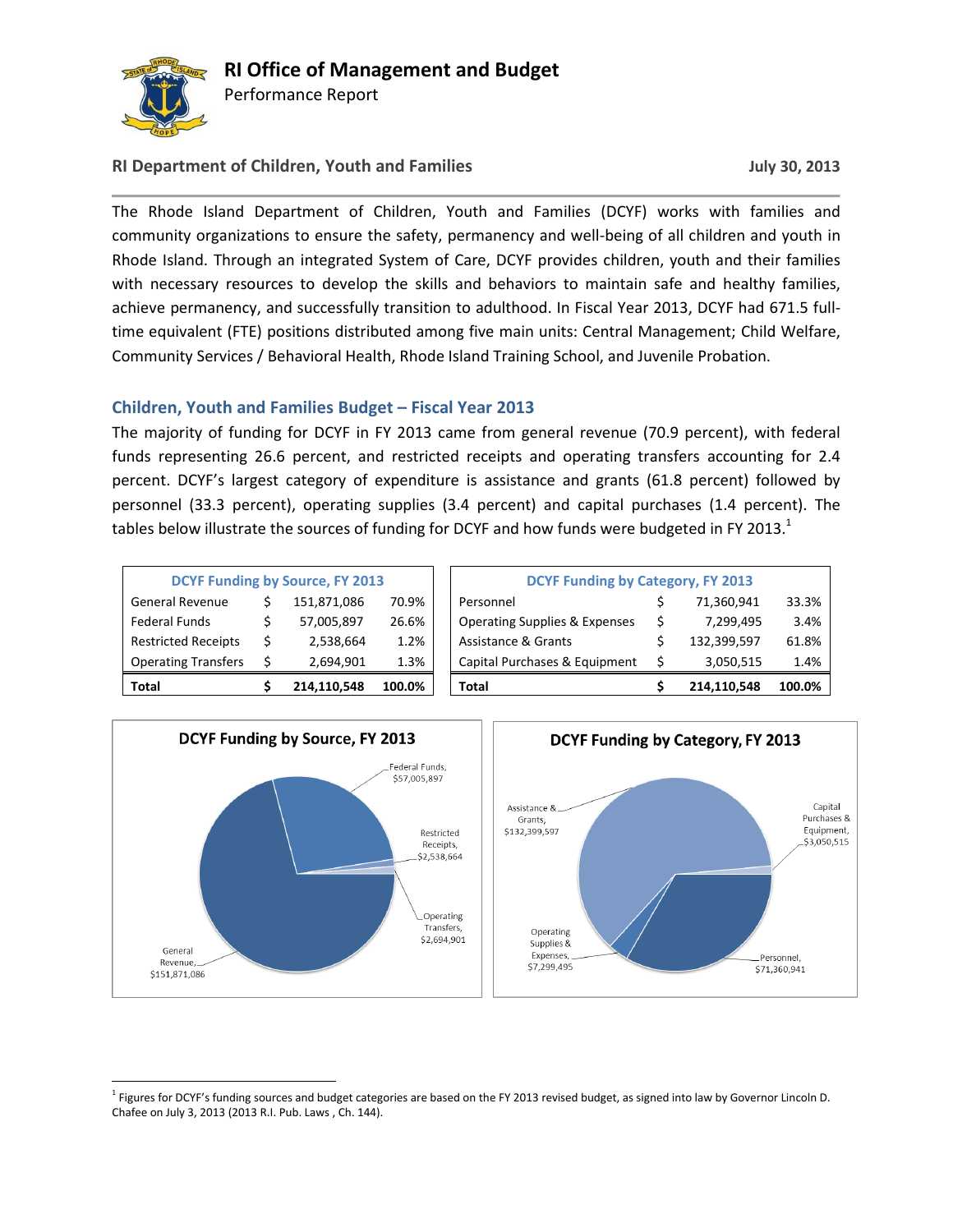# FOSTER CARE RE-ENTRIES

DCYF seeks to reduce the number of re-entries into the foster care system after a child receives a permanent home placement. Reducing foster care re-entry allows the state to provide less costly services in a child's home and community and to provide better outcomes for children.

Figure A: Percent of Children Re-Entering Foster Care within 12 Months of Family Reunification



**Key Points:**

- DCYF influences this outcome by providing services to children as they make the  $\bullet$ transition from foster care into a permanent home. DCYF partners with the Family Care Community Partnership (FCCP), which offers a variety of targeted programs to children and their families based on their specific needs.
- $\bullet$ Data are tracked by federal fiscal year (October 1 – September 30). Data from FFY 2013 will be available in October 2013.

# ABSENCE OF REPEAT MALTREATMENT

Through its partnerships with community-based services, DCYF works to ensure that children are safe in their homes. Safer homes equates to fewer children being placed in foster care. DCYF tracks reports of repeat abuse or neglect and intervenes to prevent subsequent abuse.

Figure B: Percent of Abused Youth Without Subsequent Abuse/Neglect Within 6 Months



**Key Points:**

- DCYF has demonstrated improvement in preventing repeat cases of abuse/neglect in  $\bullet$ recent years. In 2007, 13.1 percent of youth abuse/neglect cases faced additional allegations within six months. In 2012, that figured declined to 6.9 percent.
- Data are tracked by federal fiscal year. Data from FFY 2013 will be available in October 2013.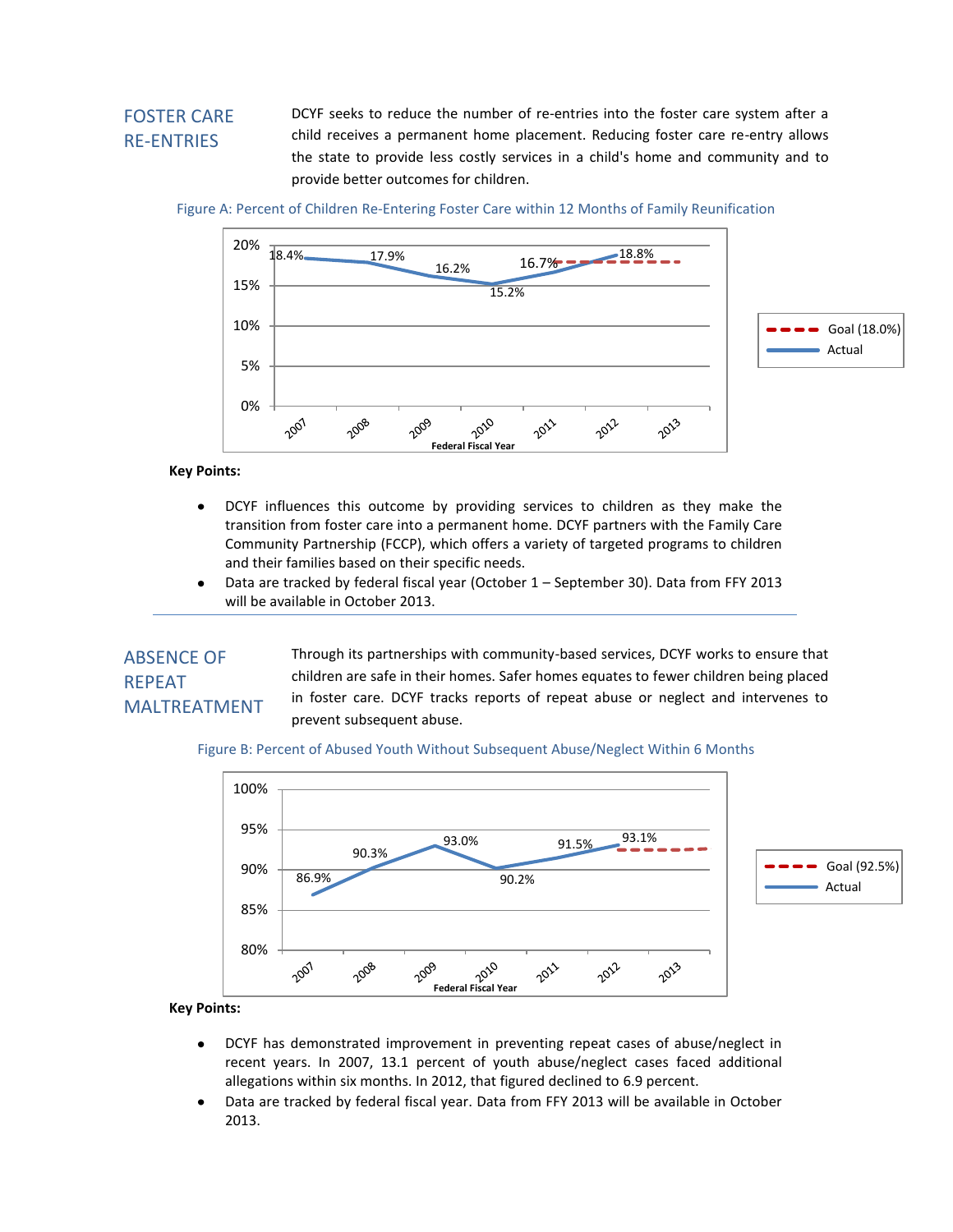# **TRAINING SCHOOL** REINCARCERATION

DCYF administers the Rhode Island Training School, which provides rehabilitation services aimed at helping delinquent youth lead safe, productive, and healthy lives. By reducing youth reincarceration rates, DCYF can provide appropriate and less costly services in the youth's community.



Figure C: Percent of Youth Re-Entering Training School within 6 Months of Release

#### **Key Points:**

In April 2013, Rhode Island was selected to be a partner state in the Pew-MacArthur Results First Initiative, which helps states assess the costs and benefits of adult and juvenile justice programs and use that data in budget and policy planning to maximize results. Through Results First, DCYF will collaborate with the Department of Corrections, the Office of Management and Budget, and other stakeholders to determine the most effective rehabilitation programs in reducing recidivism rates.

### **PREVENTION SERVICES**

DCYF uses prevention services provided through the Family Care Community Partnership (FCCP) to divert families away from DCYF's child welfare system. Reducing the number of families entering the child welfare system from the FCCP provides better outcomes for children, as well as financial savings to the state.

Figure D: Percent of FCCP Families Returning to Family Services Unit or Probation Unit for Additional Services



#### **Key Points:**

Services coordinated through the FCCP include housing assistance, shelter, adult and  $\bullet$ youth employment and training, GED, literacy, mental health and substance abuse treatment, early childhood services, healthcare, etc.